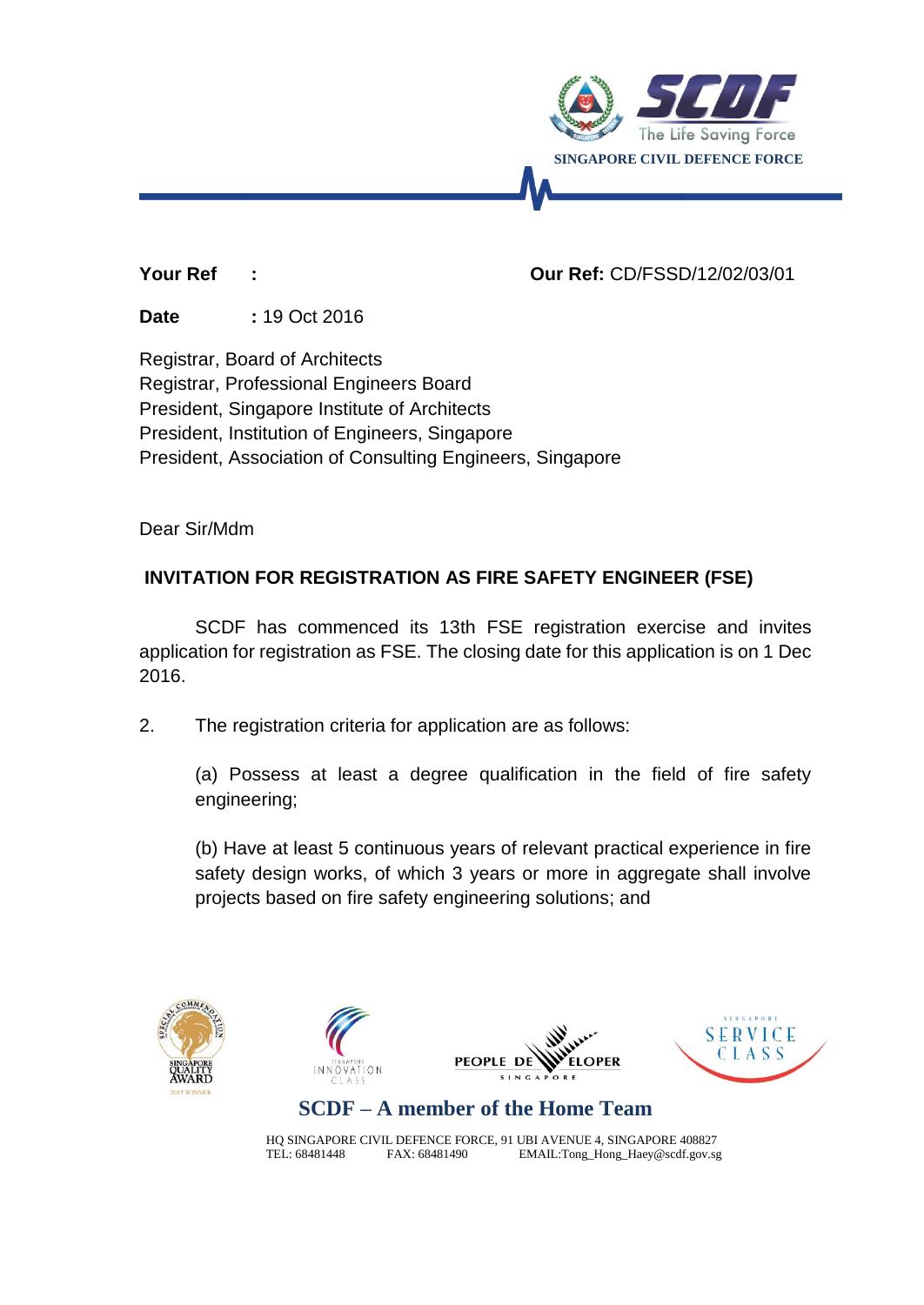

(c) Must have maintained a clean record and must not have been found guilty of an offence under the Fire Safety Act, Professional Engineers Act or Architects Act.

3. Applicants who wish to register as a Fire Safety Engineer shall submit the following to the Fire Safety Engineers Selection Panel:

(a) Application form "APPLICATION FOR REGISTRATION AS FIRE SAFETY ENGINEER" which can be obtained at 1<sup>st</sup> storey of SCDF HQ reception or downloaded at the website address:

[http://www.scdf.gov.sg/content/scdf\\_internet/en/building-professionals/fire](http://www.scdf.gov.sg/content/scdf_internet/en/building-professionals/fire-safety-plan-approval/plan-approval/performance-based-approach/registration-for-fire-safety-engineers.html)[safety-plan-approval/plan-approval/performance-based](http://www.scdf.gov.sg/content/scdf_internet/en/building-professionals/fire-safety-plan-approval/plan-approval/performance-based-approach/registration-for-fire-safety-engineers.html)[approach/registration-for-fire-safety-engineers.html](http://www.scdf.gov.sg/content/scdf_internet/en/building-professionals/fire-safety-plan-approval/plan-approval/performance-based-approach/registration-for-fire-safety-engineers.html)

- (b) certified true copies of documentary evidence of the applicant's qualifications and practical experience;
- (c) recent testimonials from 2 referees as to the applicant's good character; and
- (d) letter of undertaking by the applicant, stating the following :
	- (i) whether disciplinary or criminal proceedings are pending or contemplated against the applicant; and
	- (ii) whether the applicant's professional conduct is or has been under investigation; and
	- (iii) whether the applicant has any previous disciplinary or criminal records.





**PEOPLE DI** LOPER



## **SCDF – A member of the Home Team**

HQ SINGAPORE CIVIL DEFENCE FORCE, 91 UBI AVENUE 4, SINGAPORE 408827<br>TEL: 68481448 FAX: 68481490 EMAIL:Tong\_Hong\_Haey@scdf.gov.sq EMAIL: Tong\_Hong\_Haey@scdf.gov.sg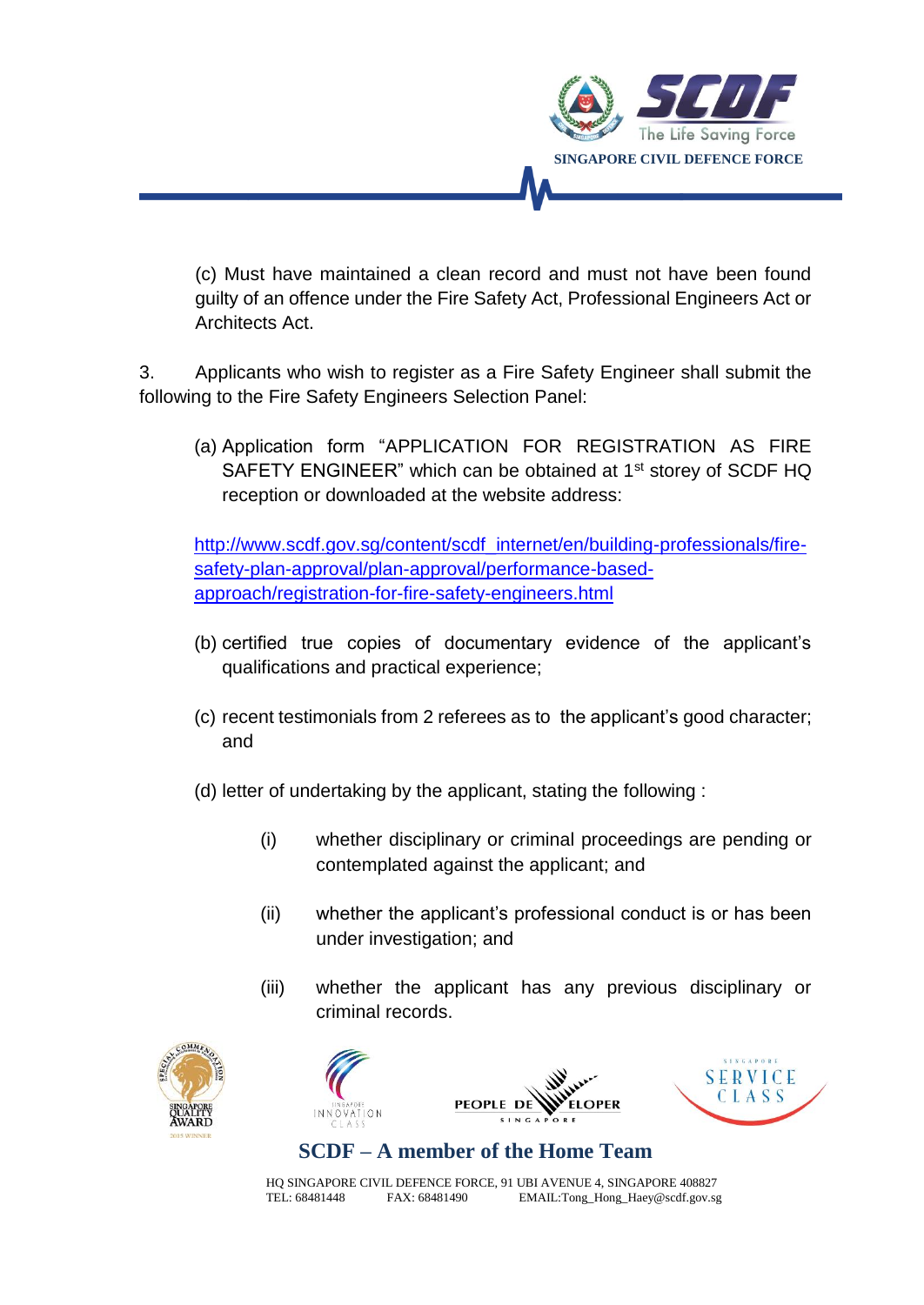

(e) a fire safety engineering report that best illustrates the range and depth of the applicant's fire engineering knowledge. The report is to be reviewed and substantiated by the project FSE as being a true representation of the applicant's work. In the case of an applicant who is a foreign registered FSE, his work shall be reviewed and substantiated by the project director associated with the project.

4. 6 sets of the above supporting documents are to be submitted, together with a non-refundable application fee of S\$475 made payable to Commissioner SCDF, directly to:

The Secretariat Fire Safety Engineers Selection Panel Fire Safety & Shelter Department HQ SCDF 91 Ubi Avenue 4 Singapore 408827

5. Interviews for registration will tentatively commence in Feb/Mar 2017. Shortlisted applicants will be notified of the interview date and time. For more information on the performance-based regulatory system, you may visit the following website address:

[http://www.scdf.gov.sg/content/scdf\\_internet/en/building-professionals/fire](http://www.scdf.gov.sg/content/scdf_internet/en/building-professionals/fire-safety-plan-approval/plan-approval/performance-based-approach.html)[safety-plan-approval/plan-approval/performance-based-approach.html](http://www.scdf.gov.sg/content/scdf_internet/en/building-professionals/fire-safety-plan-approval/plan-approval/performance-based-approach.html)

6. Please convey the contents of this circular to members of your Board/Institution/ Association. This circular shall take immediate effect and is also available in CORENET-e-Info: [https://www.corenet.gov.sg/general/e-info.aspx.](https://www.corenet.gov.sg/general/e-info.aspx)

7. For any inquiry or clarification on the above, please contact LTC Tong Hong Haey at DID: 68481448 (E-mail: Tong\_Hong\_Haey@scdf.gov.sg.).









**SCDF – A member of the Home Team**

HQ SINGAPORE CIVIL DEFENCE FORCE, 91 UBI AVENUE 4, SINGAPORE 408827<br>TEL: 68481448 FAX: 68481490 EMAIL:Tong\_Hong\_Haey@scdf.gov.sq TEL: 68481448 FAX: 68481490 EMAIL:Tong\_Hong\_Haey@scdf.gov.sg